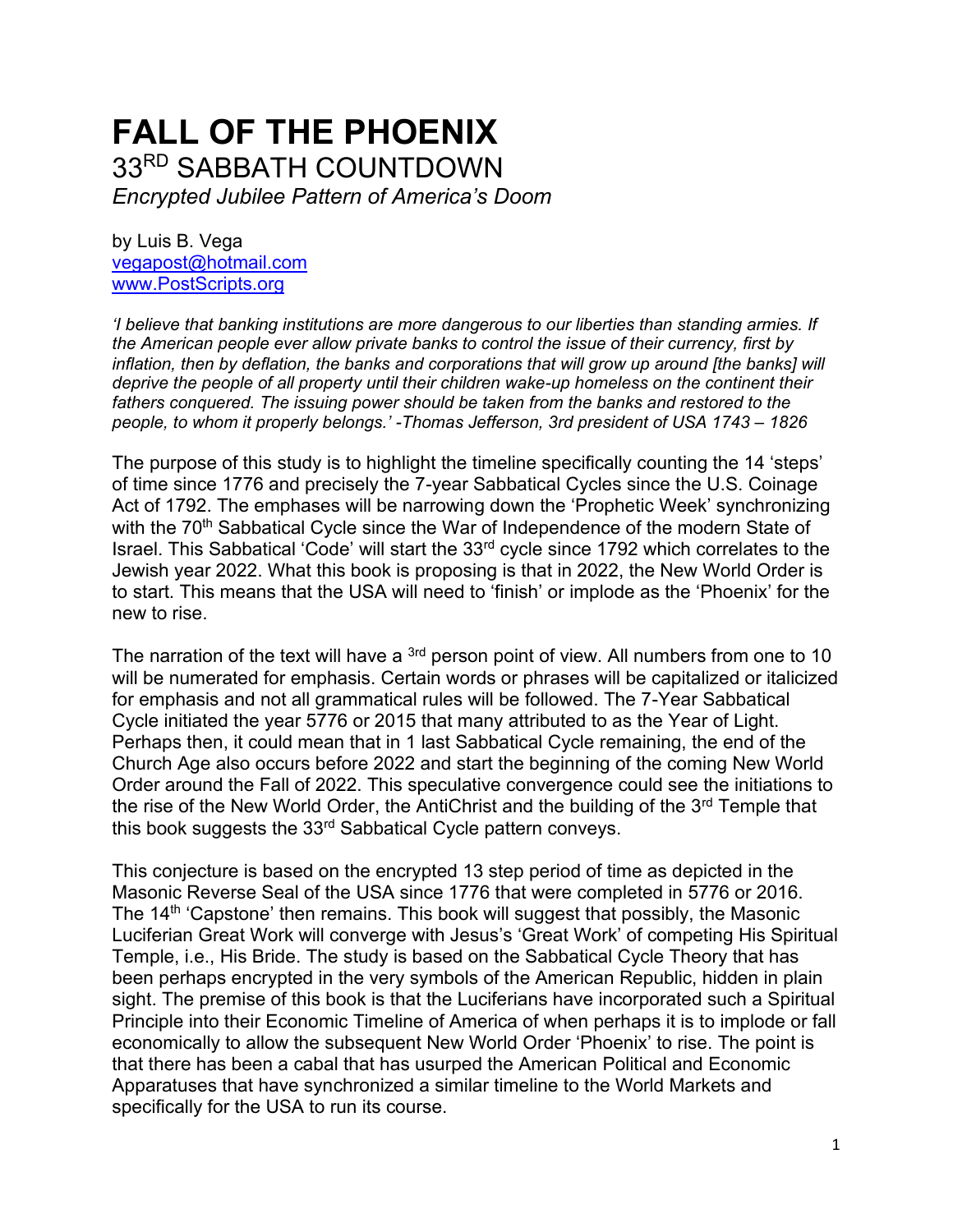## **Hidden Sabbatical Code**

Thus, the Sabbatical Cycle Pattern since 1776 and 1792 appear to be 'clocking' America's lifespan; its beginning, climax and doom designed by the Luciferian Kabbalists. Their conspiracy is to initiate their next New World Order out of the ashes of American imploded 'Phoenix'. There have been no Economists that have plotted this theory of the 7-Year Sabbatical Cycle of time since the Coinage Act of 1792. This study aims to crack this code as it pertains to American's apparent last 33rd Economic Cycle, 1792-2022.

The formula is as follows. There are 33 cycles of 7 years that then total up to 231 years. If 1792 was when the countdown started, then 2022/23 would be the initial year. Interestingly, a Total Solar Eclipse marks the 'X' in the USA in 2024. Up until the Revolutionary Era, the main currency of the American Colonies was the Spanish Reales that were for the most part minted in New Spain or Mexico. The following are some day counts related to the Act.

#### *From 1776 Declaration of Independence/Illuminati to September 13, 2015 (5776) = 239 years*

| <b>Coinage Act</b> | <b>New World Order?</b>                            |
|--------------------|----------------------------------------------------|
| Apr 2, 1792        | 2023?                                              |
| ---------------    | 33 Sabbath Cycles--------------------------------- |
| 1776               | <b>Anno Lucis 5776</b>                             |
|                    |                                                    |

*7 Sabbatical Cycles 33 year = 231 years 231 years + 1792 Coinage Act = 2023 2024 will be the 2nd of 2 total solar eclipses that 'X' the USA.*

*2015 + 7-Year Sabbatical Cycle = 2022*

At that time, the USA had no Central Bank or a private 'Federal Reserve' that Thomas Jefferson had warned about. It was Hamilton that was pro-Bank of England. In the USA, the printing of money is the sole responsibility of the Department of the Treasury to issue Currency, interest free to its own Government; backed-up by Gold and/or Silver. In fact, the standard was set to be at '3111/4 Grains of Silver or the equivalent in Gold.' It has sense devalued from the 1980s from the set .77 ounces of Silver since 1792 to currently only .02 ounces to virtually nothing.

President Johnson in 1965 eliminated the Silver from U.S. Coinage. The year 2015 was the 50<sup>th</sup> Jubilee Year since 1965 when Johnston made this historic Executive Order. It has diminished the value of the fiat U.S. Dollar ever since. Realize that the U.S. Dollar is backed by nothing and now worth less than 5 cents of its intended Purchasing Power. In 2015 the privately owned and run Federal Reverse reached 102 years old. It is an international conglomerate of Central Banks that are not American and boasts to be the highest law of the land without oversight and auditing by Congress.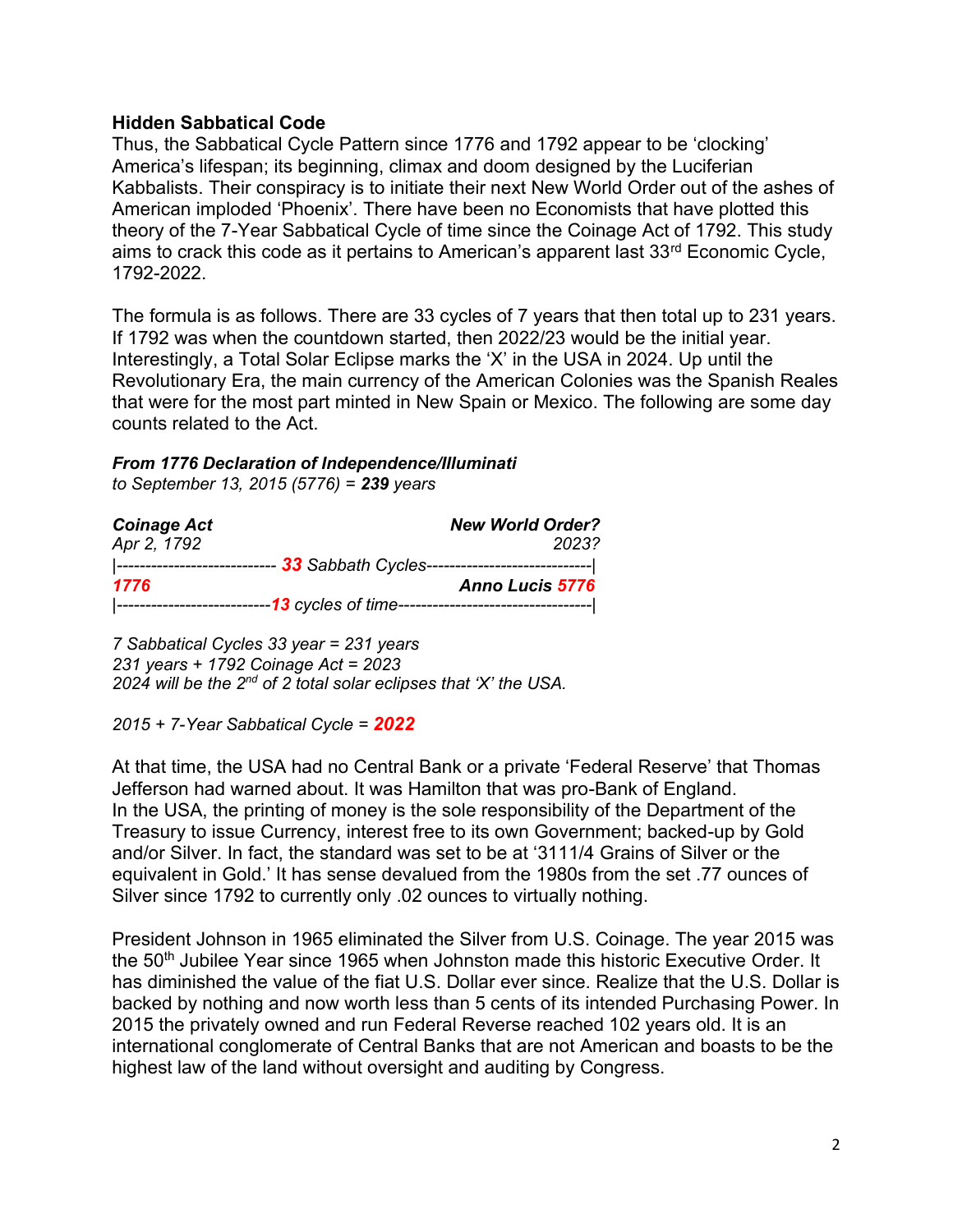This study suggests that these Banksters have pegged their economic manipulation of the markets to the 7-Year Sabbath Cycles of time as they did in ancient Israel because they are one in the same. For the most part, they are the Money Changers as Jesus called them. At the end of the  $50<sup>th</sup>$  Sabbatical 7-year cycle, all debts and properties were to be returned. An Economic Reset was to occur to ensure no Economic Collapses occurred and that Debt or Slavery was not to continue in perpetuity. Historically, Israel's Elders did not abide by these stipulations of YHVH. And due to their greed as a consequence, collectively all of Israel was exiled from the Promised Land for the 7 Sabbaths of time or 70 years accrued since Israel crossed into the Promised Land. For Israel, the Jubilee Year Cycles of time started from when the Israelites crossed the Jordan River and entered the Promised Land circa 1414 BC.

But only after a full Agricultural Cycle passed as Year '0'. Today, this same 'Debt' towards YHVH has largely been incurred by such Money Changers that are in charge of hijacked economies; in Israel as it has been now the case in the USA and the rest of the World. However, it will be YHVH's People that collectively will suffer because of these Temple Money Changers. To reiterate, the Sabbatical Code as it pertains to America's origins reveals that such Luciferians and Kabbalists have conspired to 'clock' America with the economic 33 Crash Cycles of 7-Years respectfully to usher in the Economic, Moral and Social collapse of America; the Fall of the 'Phoenix'. Evidence?

Many are convinced America has crossed the point of no return with formalized and legalized Homosexual Marriage and over 70 million Aborted Babies. So, will the start with the 33<sup>rd</sup> Sabbatical Cycle by 2022. This event will allow for the rise of the New World Order. For that matter, as far as the USA is concerned, its 'New Morality' redefined and Spiritual Paralyses has facilitated this. America has not honored YHVH to the very end. What was interesting as 5776 or 2014-15 commenced was that the major Pilgrimage Feasts of Passover and Sukkot were tied to the Blood Moons of the Tetrad. Furthermore, between Feast of Trumpets and Yom Kippur 10 Days of Awe saw a dress rehearsal of the Virgo Sign of Revelation 12 symbolism that happened in 2017. The following are the Biblical stipulations for each Feast of YHVH.

Interestingly in 2015, the 9-11 date was on a Friday, the last day of the Stock Market trading. Disgustingly the day is called 'Patriots Day'; a joke of how 9-11 was to target the Patriots in America. What is noticeable in cracking the code of the 33 Sabbatical Cycles is that the 2014-15 Sabbath was not only the  $7<sup>th</sup>$  of a 7-year Agricultural Cycle as described in the Torah, but it coincides with the  $13<sup>th</sup>$  Cycle of time since 1776. It is the time when the USA rose as a promising Republic like no other in Human History. Thus, the premise of this book is that the  $14<sup>th</sup>$  step or  $33<sup>rd</sup>$  Sabbatical Cycle is when the Fall of the 'Phoenix' or America will be completed perhaps. Will the New World Order Republic after the 'Atlantean Order' see the eventual countdown to 2022 as the end of the Masonic 'Great Work' and fall of the American Phoenix in the completion of the capstone? Moreover, will such a year also see the convergence of the end of the church Age that occurs with the Rapture event?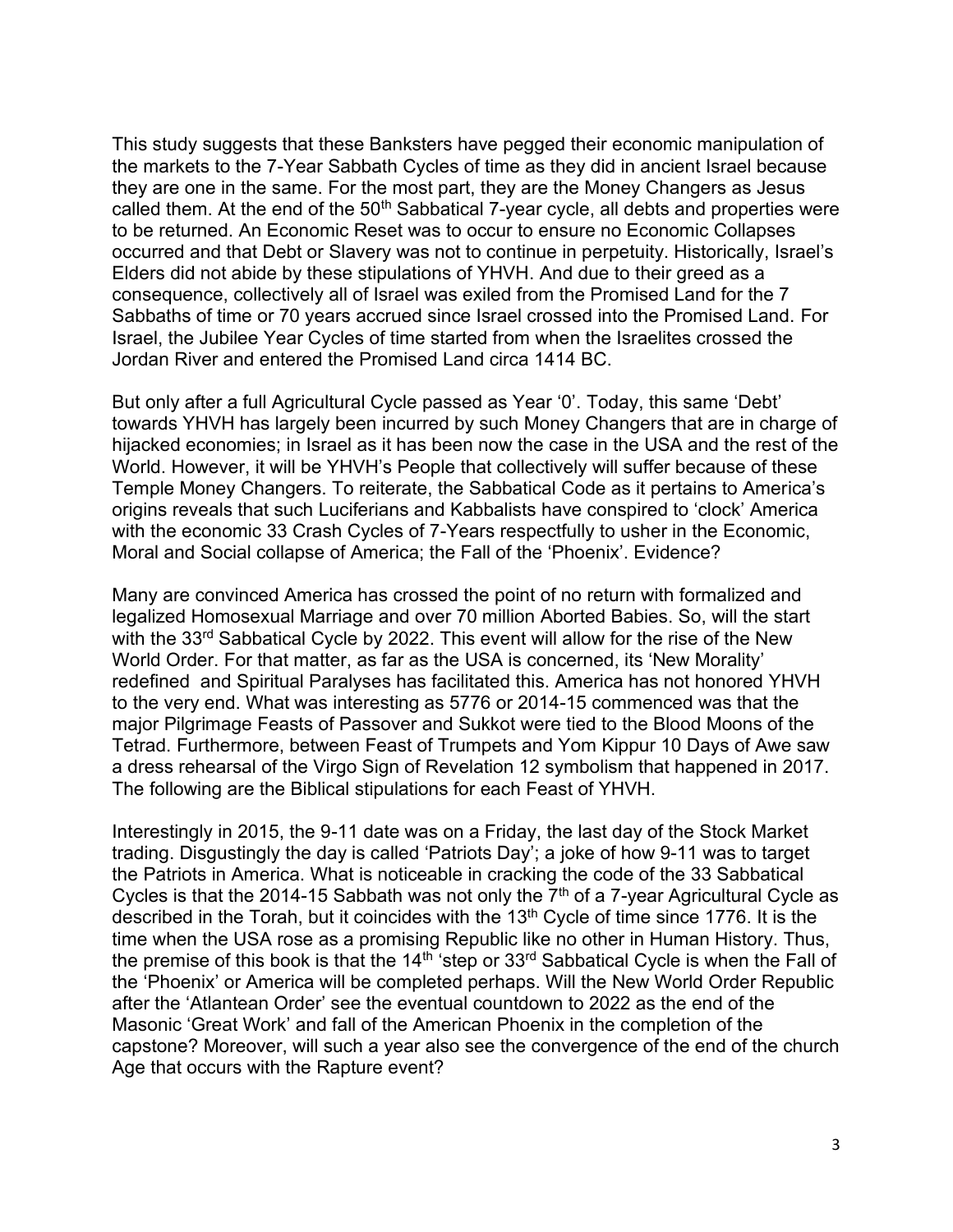### **Sabbatical Countdown Cycles**

Many believe that 2001, 2008, 2015 and then 2022 which are Shemitah Years are the countdown to America's judgment as it is a benchmark since the Coinage Act of 1792 by 7 Sabbatical Cycle of 33 years. Will it be a turning point, a transformation, a transition and a release as in the end and a beginning of Biblical proportions? This book suggests that it will involve a transformation, a transition for both the world and YHVH's People, i.e., the Rapture perhaps for Followers of Jesus as the 'time' for both to have come to an 'end' as with the present World Order.

Based on prior Sabbath Cycles, the last and most drastic transition will perhaps occur after the  $7<sup>th</sup>$  cycle or by the Fall of 2022. As noted, what will be dramatic and intensified is that in 2015, the Sabbath Year was the  $7<sup>th</sup>$  Cycle of 5776, and the 33<sup>rd</sup> concludes in 2022. In particular, since 2001 and 2008 the patterns also suggest a 3-2-1 countdown to not only a U.S. 'Reset' but a worldwide one at that. What many have warned is that the world economic crash by 2022 will be the most severe as that is what it will take to 'implode' the Old 'Phoenix' to have the New Phoenix born from its ashes. This is according to the Luciferian Game Plan for their New World Order. Why?

The USA is the last remaining 'Bastion' of Freedom, what is left of any. So, the timeline presented is on one hand, based on the Jubilee Year countdown from 1792 is in approximate phi ratio of time from Israel's independence in 1948 and then the one to start the 33<sup>rd</sup> 7-year Sabbatical Cycle. Conversely 7 Cycles of 49 Jubilee Years approximates the time the USA rose to power. Based on the laws of 7, many conclude that the coming Sabbatical Cycle will be a 7-fold intensification since 1966 will be a judgment to rebalance and recalibrate. What is left to compete this cycle is the fulfillment of the 33<sup>rd</sup> Sabbath Cycle that begins Daniel's 70<sup>th</sup> Week of Years. This means then that perhaps 2022 will be the transition to the 'New Beginning' or 'Reset'.

As noted, because this  $7<sup>th</sup>$  Sabbath of time was the Jubilee Year since 1967, the intensification of the judgment will be 7 times stronger. This is why the Pentagon; the UN the U.S. Governmental Agencies have been 'prepping' themselves with weapons for such a calamity. Perhaps these are reasons why the U.S. Military trained to 'Master the Human Domain'. A collapse is coming, it has been shown that the Sabbath Cycles are tied to the Economic Crash Cycles. And they have been a cursing and not a blessing for America. These Crash Cycles have nothing but Collapses, Wars and Economic Resets that have advanced the Luciferian Schedule and rise of their New World Order.

Most noticeably in the Modern Era, the New World Orders were the League of Nation in 1919 after World War 1 and the United Nations after World War 2. The coming last Luciferian New World Order will come as a result of the planned World War 3 in the Middle East. Based on the evidence, facts and repeatable Sabbath Cycles, the Worldwide Economic Collapse has already started. This could possibly lead, in tandem to the World War that most probably will involve a Nuclear Exchange of sorts that will set the stage for the New World Order AntiChrist. After this worldwide Economic Collapse, the New World Order will succeed at establishing a new Digitized Monetary Unit and a 'Grid' that all must be part of in order to 'Buy or Sell'.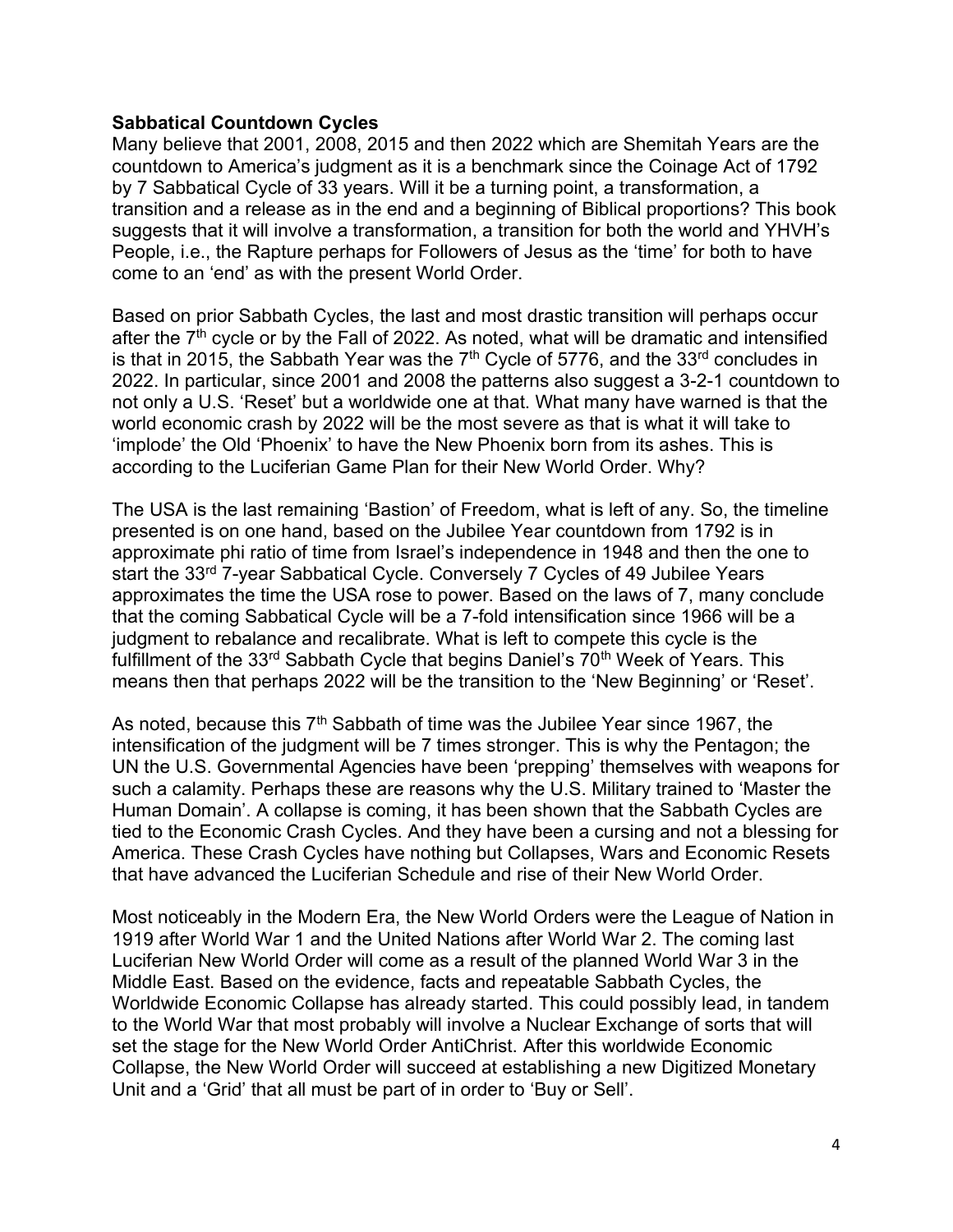This final Luciferian Order 'Phoenix' will be Lucifer's attempt at uniting Humanity as Nimrod attempted to around his Tower of Babel. This will mirror how the coming AntiChrist will attempt the same scenario. Perhaps America's Freedom Tower that is 1776 feet tall was a precursor and 'Sign'. In the current Order, the means to the end has been orchestrated through the Keynesian Model of a Debt Service Economy that only works if a GNP growth is sustained on average over 3 or 4 percent a year. Eventually, world GDP's need to come to a halt to 'Reset'.

One of the contributing variables might very well be the U.S. Dollar collapse that is mathematically certain. Most Expert Economists even believe real unemployment levels are above 25%. Shockingly now in the USA, the average minimum aged Worker is 36 year old. The average U.S. Household Debt Amount ranges from \$10,000 to \$30,000 Dollars. Most do not have at least 10% in savings or reserves, and most are but 2 weeks away from starvation as food and water will be running out during such an Economic Crisis. The average Debt a U.S. College Student leaves college with is around \$30,000 as well with no prospect of a well-paying career for life type of jobs and with University Degrees that are virtually useless.

In 1929, 90% of Americans lived in rural areas where they could sustain themselves off the land and only 10% lived in cites and the Government had virtually no Debt. Despite these statistics of the 1929 Crash, it is estimated that several million nonetheless starved to Death. Currently it is the opposite statistically for America. So, cracking the Sabbatical Code of time for America suggests that an end of 'Economic Time' has converged on the Sabbatical Year Cycles. Why? It is based off the 7-Year Sabbatical Cycles that deal with Debt. But this is based on Biblical terms. Why have the USA model such a Timeline? Realize that those who control the Money Supply, the Federal Reserve and the Central Banks are Jewish. They have kept the model.

The point is that the same type of Leaders over Monetary Policy in Israel then, also brought Israel to Financial Ruin. They did not keep the Sabbatical Year to let the Land 'Rest'. And these are the same People that will ruin the USA for similar reasons. It is all prophetic. In 2017, Jerusalem was declared to be Israel's Capital. For the 'Old Phoenix', the USA is showing its age and nearing its time to transfer the 'Order'. When it comes, the infrastructure will collapse the hardest hit areas will be the megalopolis of concentrated Humanity, chaos will occur especially the Inner Cities where most are already totally dependent on the Federal Government for provisions.

This scenario is predicated if there are indeed 33 Cycles of the prophetic Sabbath Cycle countdown to the 'New Beginning' or Reset of the Global Financial Grid since 1792 for the USA. The 32<sup>nd</sup> 7 Sabbath Cycles of time ended with the termination of the Jewish year 5776 or 2015. If one is keen to the chatter amongst the well verses and seasoned Economists of the world, they are predicting the ominous inevitably of a crash during 2022. What most are really alarmed at are not so much the Stock Markets of the World particularly that of New York and London, but the Bond Market is what will exasperate the collapse far worse than the Market Crash of 2008. Interestingly, the collapses of 2001 and 2008 to 2022 are in approximate phi ratio of time.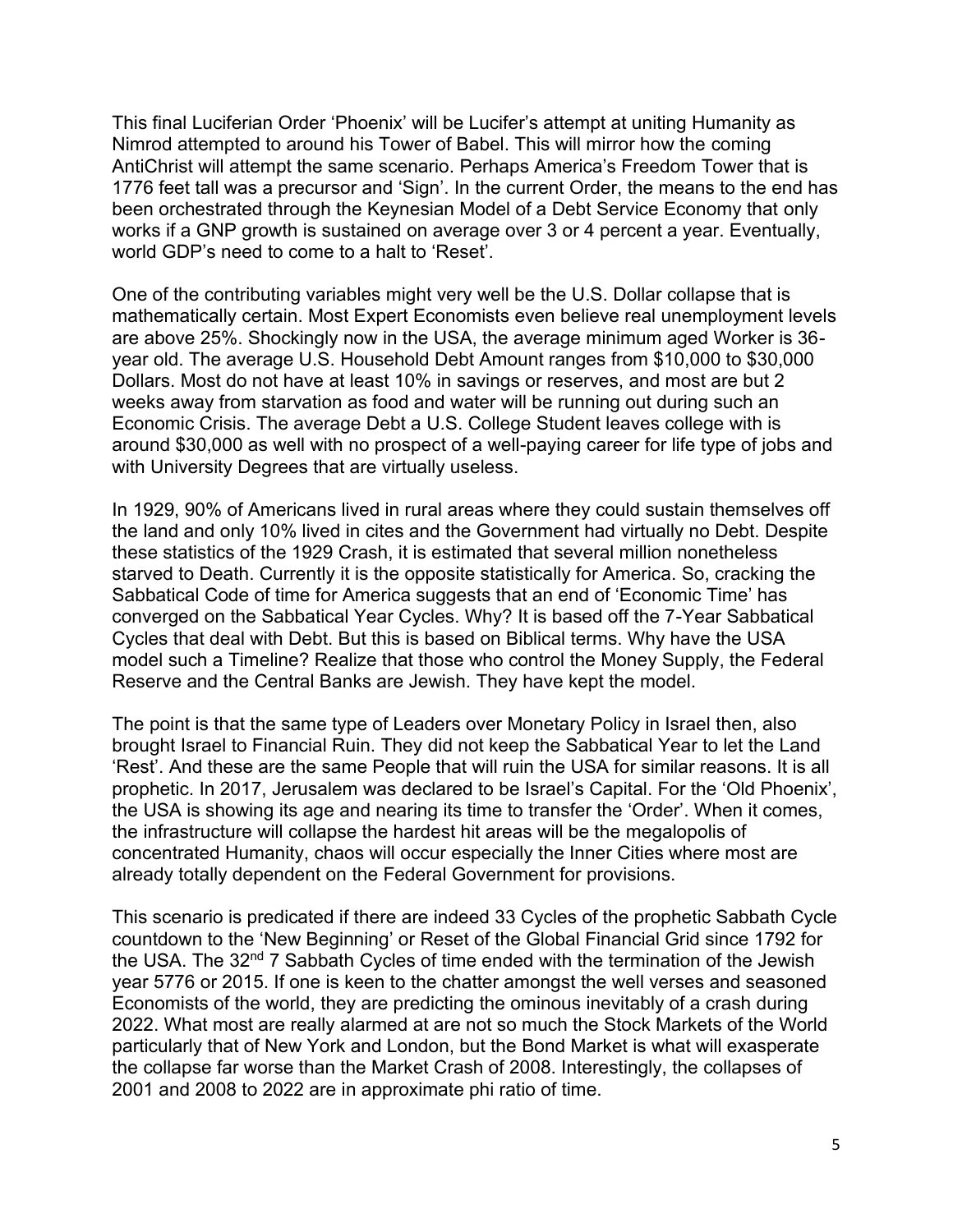## **Prophetic Conspiracies**

Thus, could such an orchestrated transference of the New World Order 'Phoenix' deal with tangible preparations in light of this coming time based off the 13-step Great Pyramid blueprint? Among all the man-made structures of the World, there is no greater design as this most powerful motif in the world that is related to a 33-Cycle Code encryption in the Great Pyramid of Giza. Then, in terms of the key players to the coming fall of the America 'Phoenix', one is the head of the International Monetary Fund, Christine Lagarde. She even lectured on the Magic of the 'Power of the Number 7', on January 15, 2014.

Then in 2015, the French Foreign Minister Laurent Fabius spoke of a 500-Day Countdown to a 'Climate Chaos'. This countdown also coincided with September 23, 2015 or the Fall Equinox. During that time, the Pope was giving a speech to U.S. Congress and the UN on its 70th Jubilee Session since it was founded in 1945. Coincidence? No. The UN ratified revisions of its Agenda 21 plan for a 'One World Government' that even the Pope endorsed.

On an aside note, the IMF has 188 country members. What is very telling is when and how the Luciferians encrypt their 'signaling' publicly. This 188-coefficient was masked in the date itself. From January 15 to September 23, 2015 the Jubilee Year was 616 days or 1 year 8 months 8 days (1-8-8). It is also 88 weeks that match the 88 days Mercury's orbit around the Sun. Mercury is the God of Money, etc.

| <b>Lagarde Speech</b><br>1y 8m 8d (188) |                                                                               | Jubilee |
|-----------------------------------------|-------------------------------------------------------------------------------|---------|
|                                         | Jan 15, 2014-------------------- 616 Days ---------------------- Sep 23, 2015 |         |
|                                         | $\sim$ $\sim$ $\sim$ $\sim$ $\sim$ $\sim$                                     | .       |

| <b>Fabius Speech</b> | (Climate Chaos)                                                              | Jubilee |  |
|----------------------|------------------------------------------------------------------------------|---------|--|
|                      | May 11, 2014--------------------- 500 Days -------------------- Sep 23, 2015 |         |  |

It is rather interesting that on the 25th, the same day that the Pope addresses the UN, he was also scheduled to visit a school named after the 'Queen of Heaven', aka Isis the transgendered Lucifer in drags. The number 511 is the number for 'Travel Info' regarding Weather Conditions. Such have been also the timing of their New World Orders. What is spectacular about May 11 is that it is an encrypted 511 telephone number in the USA. Such events also appeared to be mathematically in approximate phi ratio of time to this Jubilee 5776-time marker.

The New World Order to come is in approximate phi ratio to the League of Nation in 1919 and the United Nation in 1945. This study suggests that 2 other prophetic events eclipse such a phi ratio of prophetic time also. And that it converges on 2022. One such prophetic phi ratio of time template is seen in the World Wars, as in World War 1 and World War 2 when subjected to an approximate phi ratio of time suggest that 2022 is a 'Capstone' Year. Thus, it could be the case that after the last Sabbatical Cycle, the 3rd World War might occur and New World Order thereafter. The 2<sup>nd</sup> prophetic event is based on the Olivet Discourse of Jesus. In that discourse Jesus set the prophetic mirror of how the 2<sup>nd</sup> Temple, the City and the Israel would be destroyed.